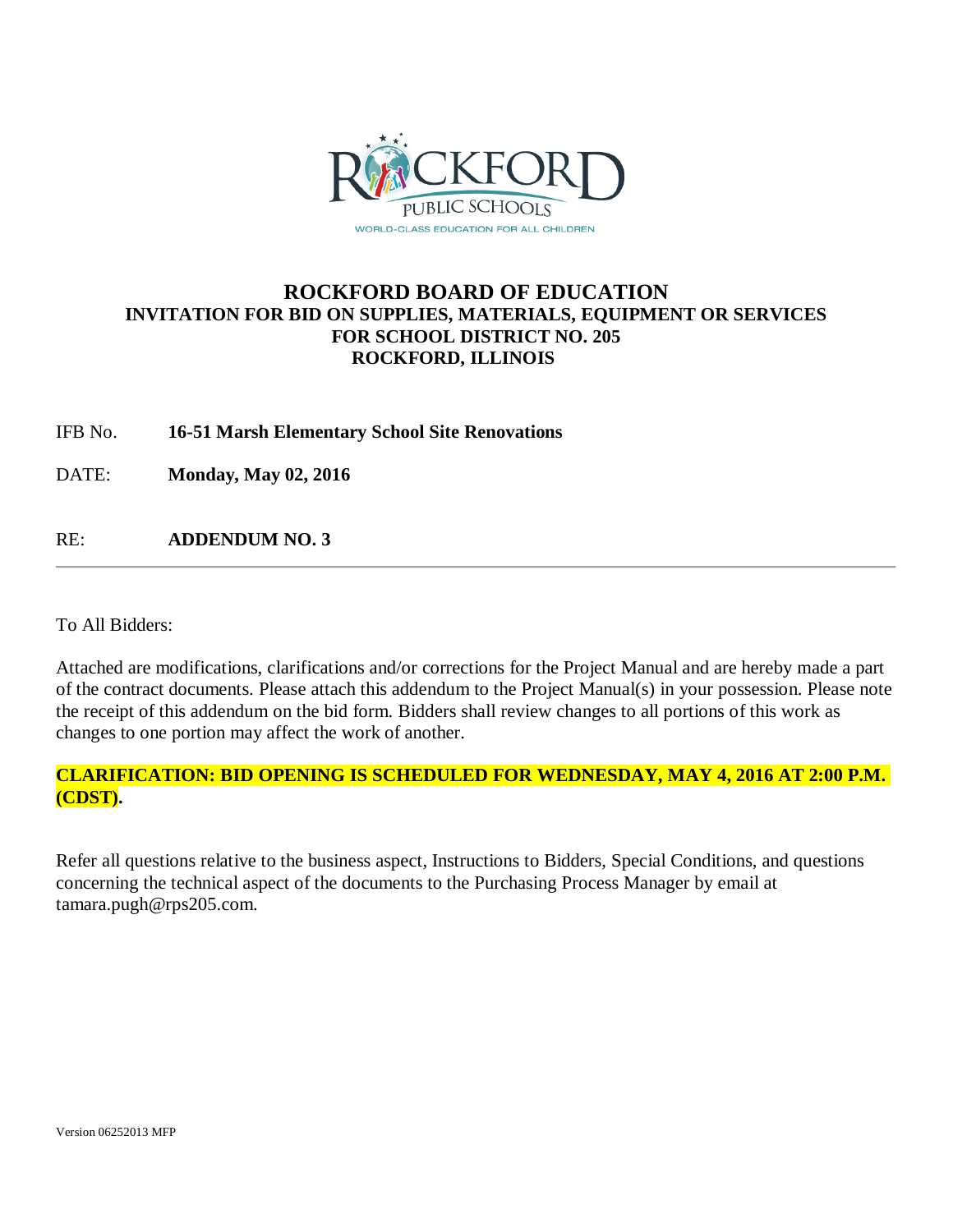

# **ADDENDUM THREE**

Project No.: 16-016

> April 29, 2015 Date:

Subject: **CHANGES to the BIDDING DOCUMENTS** 

Project: SITE RENOVATION WORK AT MARIA MONTESSORIE SCHOOL AT MARSH PUBLIC SCHOOL DISTRICT 205 ROCKFORD, ILLINOIS 61107

**Bids Due:** 2:00PM, WEDNESDAY, MAY 4, 2016

From: RICHARD L. JOHNSON ASSOCIATES, INC. **4703 CHARLES STREET** ROCKFORD, IL 61108

#### To: ALL PROJECT DOCUMENT HOLDERS

Please reproduce this Addendum as needed, and attach to the Project Manuals for the above project.

Bidders shall indicate receipt of this and all Addenda in the space provided on the Bid Form. Failure to do so may be sufficient cause to reject the bid.

Sincerely, RICHARD L. JOHNSON ASSOCIATES, INC.

Terry Carbaugh, Principal

This Addendum consists of:

- a. Pages 1 thru 2
- b. Revised Bid Form; Page BD-1 with revised date April 29, 2016

| <b>ADDENDUM NUMBER 3</b><br>April 29, 2016 |                      |             |              |             | Project Number: 16-016<br><b>PAGE 1</b> |             |  |
|--------------------------------------------|----------------------|-------------|--------------|-------------|-----------------------------------------|-------------|--|
| education                                  | $\bullet$ healthcare | • municipal | • commercial | • religious | • residential                           | • industria |  |

4703 Charles Street Rockford, IL 61108 815/398-1231 815/398-1280 Fax www.rljarch.com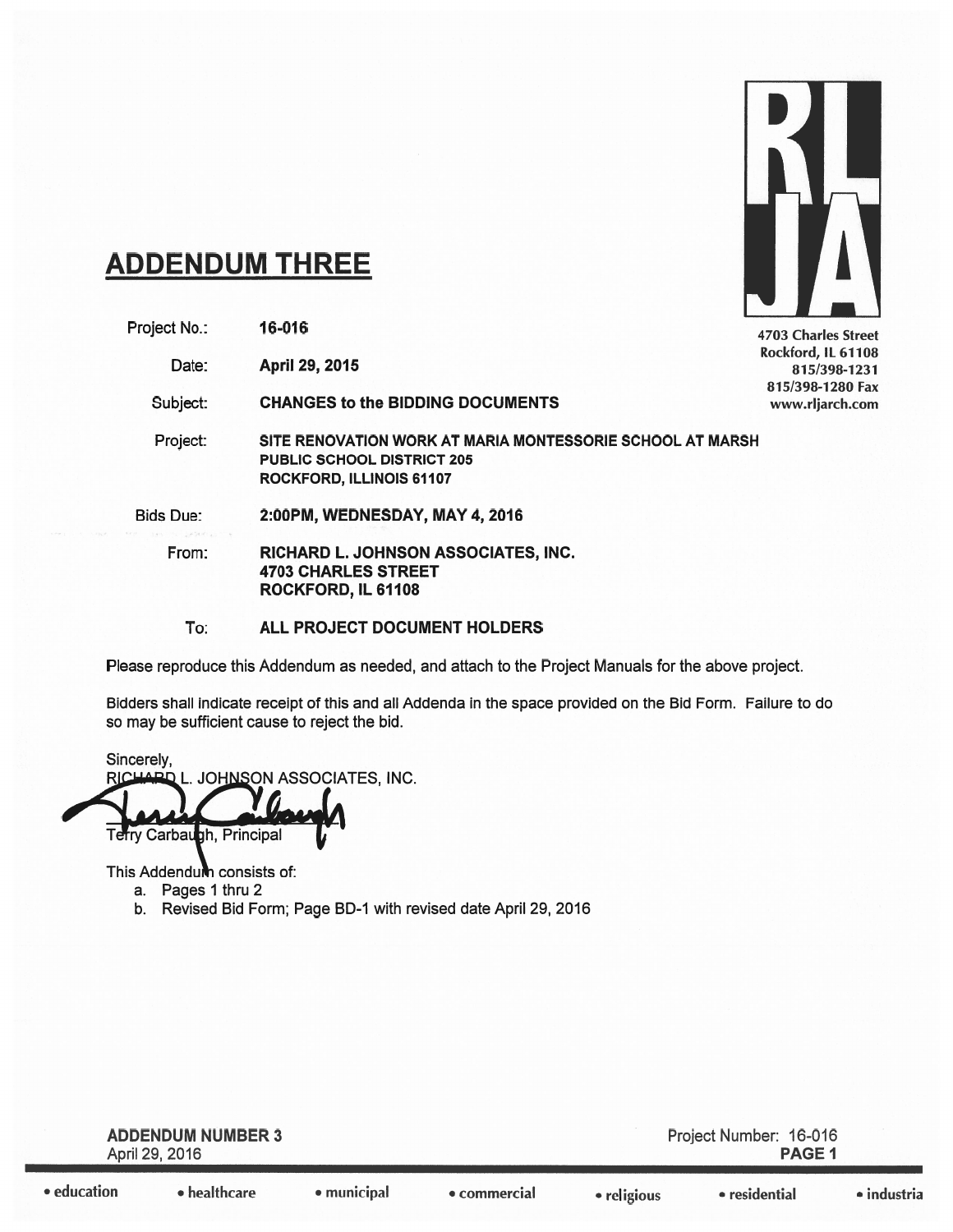## **CHANGES to the PROJECT MANUAL**

### **1. BID FORM**

**1.1.** Page BD-1: Delete this page and substitute the attached page BD-1 with a revised date of April 29, 2016 to the original bid form. Alternate Bid No.1: New 5'-0" wide ADA concrete sidewalk was added to the bid form.

### **BIDDING QUESTIONS and ANSWER LOG**

### **2. BIDDING QUESTIONS AND ANSWERS**

**2.1.** Question #1) 16-51 Marsh Elementary School Site Renovations Hi, I would like to bring to your attention that the bid form does not include alternate #1-Install ADA walk path, on the form of proposal for 16-51 Marsh Elementary School Site Renovations. Please advise on including a separate price for alternate #1 on the bid form.

Answer #1) Alternate Bid No.1 will be added to the bid form by addendum.

### **END ADDENDUM NUMBER 3**